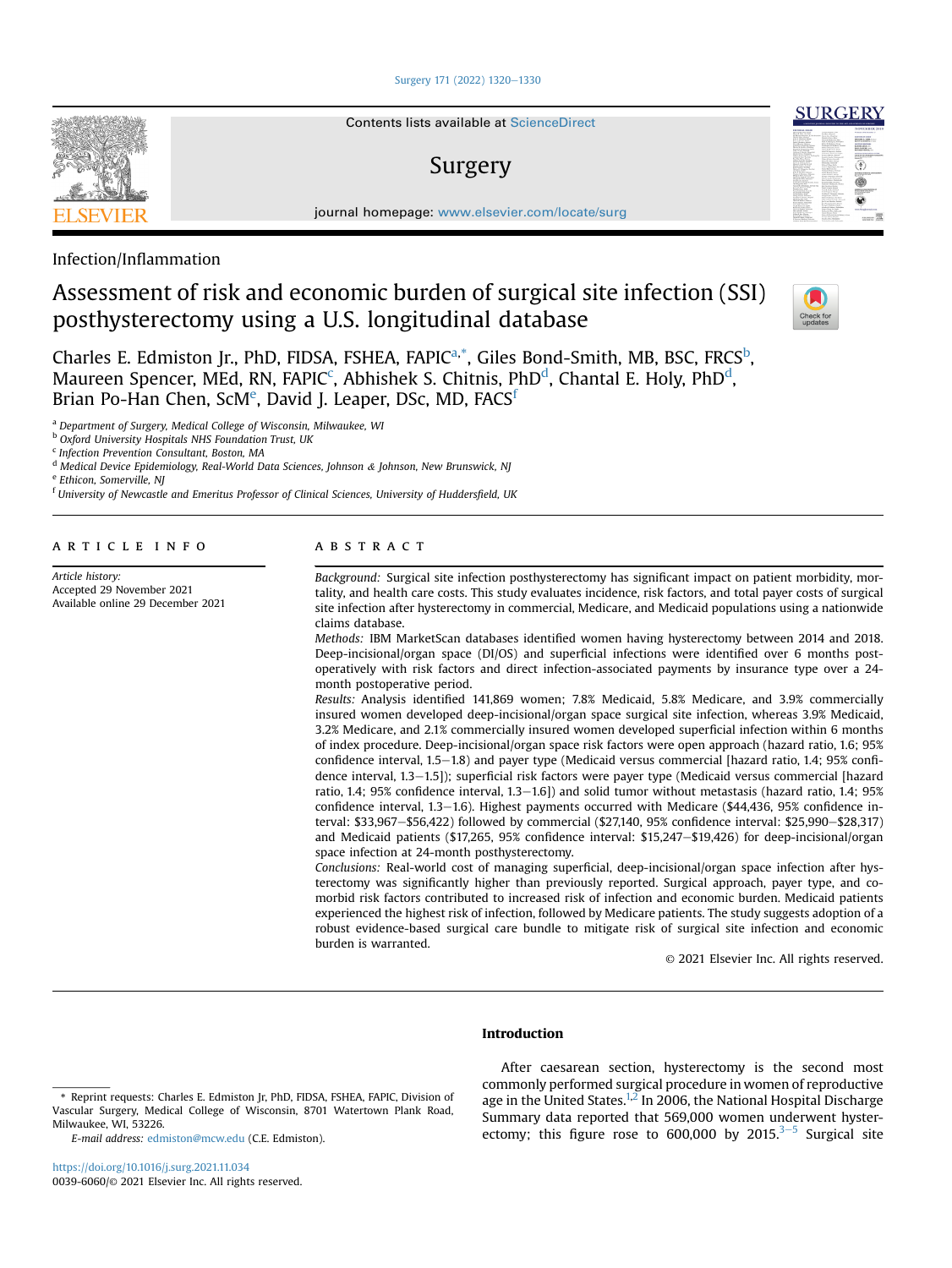infection (SSI) was the most common reason for unplanned readmission after hysterectomy; SSIs tripled readmission rates and doubled the total cost of care.<sup>2</sup> As a result, SSI rates after abdominal hysterectomy have been used as a metric to rank hospitals and assess financial penalties.<sup>6,7</sup> SSIs, whether superficial incisional, deep incisional, or organ space type, have been reported to occur in 1% to 4% of hysterectomies, resulting in 6,000 to 24,000 SSIs annually in the United States. Hysterectomy SSI rates have been publicly reported since 2013 and, since January 2014, hospitals have been penalized with diminished reimbursement by the Centers for Medicare and Medicaid Services if the hysterectomy rate exceeds an expected value. This represents a considerable cost to the health care systems, also resulting in a significant social and economic burden for patients and their families<sup>8,9</sup> It has been estimated that SSI adds approximately \$5,000 to the average cost of hysterectomy.<sup>10</sup>

Evidence-based surgical care bundles have been developed to reduce the risk of postoperative surgical site infection. Components of these evidence-based practices that are classified as moderate to level 1A include pre, intra, and postoperative interventions such as staphylococcal decolonization, weight-based antibiotic prophylaxis, perioperative antisepsis, appropriate hair removal (using single-use clippers), maintenance of normothermia, and glycemic control, all of which are advocated by national and international SSI prevention guidelines. $11-15$  Innovative wound closure methods that include use of antimicrobial sutures and novel postoperative dressings, including the use of negative pressure devices, have been documented to reduce the risk of SSI across a spectrum of surgical disciplines. $16-22$ 

SSI remains a significant source of morbidity after hysterectomy in spite of the introduction of current risk reduction strategies. $5,23,24$  Several published gynecological studies have documented the benefit of evidence-based surgical care bundles to reduce the risk of postoperative infection. In 2017, a systematic review and meta-analysis (SR  $\&$  M) demonstrated that implementation of an evidence-based SSI reduction care bundle resulted in a significant reduction in SSI rates after caesarean section. This involved 14 studies with a SSI relative risk (RR) of 0.33 (95% confidence interval [CI] 0.25–0.43).<sup>25</sup> Another SR & M of interventions in major gynecological surgery demonstrated that an evidencebased SSI reduction care bundle resulted in a reduction in both superficial incisional and deep incisional SSI rates when compared with standard of care. Six studies in the analysis documented an SSI RR of 0.19 (95% CI 0.12–0.32).<sup>26</sup> The analysis, involving a multidisciplinary team, developed an evidence-based SSI reduction care bundle that focused on 4 domains: readiness, recognition, prevention, and response. The SSI reduction care bundle relies heavily on perioperative standardization, with recognition and mitigation of patient risk factors, postoperative care, and postdischarge instructions for both patients and caregivers.

Accurate definitions for SSI require robust validation and intensive postdischarge surveillance. $^{27}$  The U.S. Centers for Disease Control and Prevention (CDC) advocates standardized definitions for  $SSI.<sup>12</sup>$  In a recent analysis, in general acute care hospitals in California, it was found that SSI rates differed significantly between individual hospitals and failed to identify one-third to one-half of SSIs after colonic and gynecological surgery. $28$  This failure to correctly identify SSIs resulted in under-reporting of SSIs in 74% of validated hospitals performing colorectal surgery and 35% of validated hospitals performing abdominal hysterectomy.

The objective of the current analysis using large longitudinal commercial, multistate Medicare and Medicaid databases, was to determine the incidence of SSI, together with comorbid risk factors, and determine the real-world financial burden to payers from SSIs after hysterectomy. This study differs from prior analysis because it relies on patient-level claims data and does not use surrogate data based on hospital episode statistics, which can seriously underestimate the incidence and payments since these data only capture inpatient episodes and hospital-based care. $29-31$ 

#### Methods

#### Data source

IBM MarketScan Commercial Claims and Encounters, Multi-State Medicaid, and Medicare Supplemental databases were used in the current analysis. These databases were composed of patient enrollment information, demographics, and adjudicated inpatient medical, outpatient medical, and outpatient pharmacy claims data. The commercial database includes data collected from more than 300 large, self-insured U.S. employers and more than 25 U.S. health plans. It includes information for 157 million individuals who are under the age of 65 and represents the primary source of health care coverage for a spouse or dependent. It is projectable to the U.S. population covered by employer-sponsored insurance (58% of the U.S. population). The Medicare Supplemental database includes information for 15.3 million individuals who are Medicare-eligible and have a supplemental insurance plan separate from their Medicare benefits. The database is projectable to the U.S. population with Medicare supplemental insurance. The Multi-State Medicaid database includes claims data for 31 million individuals whose Medicaid coverage represents their only insurance coverage. The database includes data from 6 to 13 geographically dispersed states.

#### Study population

This retrospective observational cohort analysis included women who were 18 years or older and had a hysterectomy between January 2014 and March 2018. The International Classification of Diseases, 9th and 10th Revision, Clinical Modification (ICD-9-CM and ICD-10-CM) procedure codes and Current Procedural Terminology (CPT) codes were used to identify hysterectomies (index procedures, Supplementary Table S1). The first date of the hysterectomy procedure was defined as the index date. Patients were included only if they had continuous enrollment for at least 12 months before and 6 months after index. Patients were excluded if they had a diagnosis for infection from 30 days pre to 2 days postindex. This criterion was established to ensure that the analysis did not include infections unrelated to the hysterectomy.

#### Study variables

The patient demographic and surgical characteristics included age, year of surgery (2014 to 2018), site of care (inpatient versus outpatient), admission type (emergency versus nonemergency), and hysterectomy approach (open versus laparoscopic versus unknown) and are shown in Table I. The baseline clinical characteristics includes the Elixhauser comorbidity index, along with 31 individual comorbid risk factors presented in Table II. All baseline comorbidities were evaluated from 12 months pre and up to 1 day postindex surgery. The baseline demographic and clinical characteristics by surgical approach type are presented in Supplementary Table S2 and Supplementary Table S3.

#### Outcomes

Surgical site infections after hysterectomy were identified from the third to the 180th postoperative day. SSIs were categorized as (1) superficial and (2) deep incisional/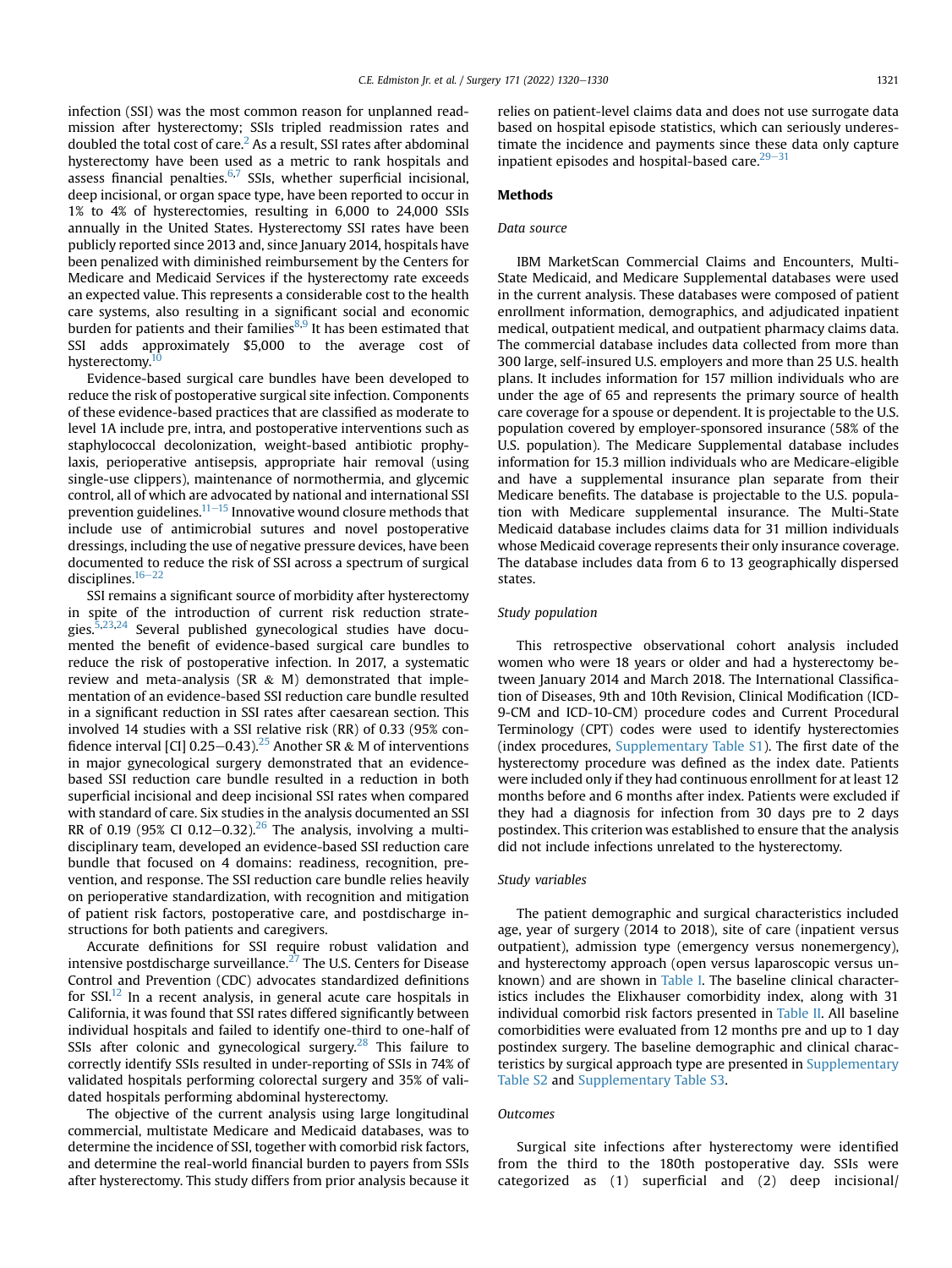#### Table I

Demographic, year of surgery, site of care, admission type, and surgical approach type in patients presenting for hysterectomy from January 2014 to March 2018, by payer type

| Patient characteristics | All         | Commercial | Medicaid    | Medicare  |
|-------------------------|-------------|------------|-------------|-----------|
| N                       | 141,869     | 114,975    | 21,667      | 5,227     |
| Age, mean (SD) in years | 46.9 (10.0) | 46.4(8.0)  | 43.0 (11.4) | 72.8(5.9) |
| Year of surgery         |             |            |             |           |
| 2014                    | 25.4%       | 27.2%      | 14.5%       | 31.9%     |
| 2015                    | 23.3%       | 23.2%      | 23.3%       | 25.7%     |
| 2016                    | 24.6%       | 23.7%      | 29.8%       | 23.2%     |
| 2017                    | 21.8%       | 21.2%      | 26.2%       | 15.6%     |
| 2018                    | 4.9%        | 4.7%       | 6.2%        | 3.6%      |
| Site of care            |             |            |             |           |
| Inpatient               | 33.1%       | 32.6%      | 33.4%       | 42.4%     |
| Outpatient              | 66.9%       | 67.4%      | 66.6%       | 57.6%     |
| Admission type          |             |            |             |           |
| Nonemergency            | 99.3%       | 99.4%      | 99.0%       | 99.4%     |
| Emergency               | 0.7%        | 0.6%       | 1.0%        | 0.6%      |
| Approach type           |             |            |             |           |
| Laparoscopic            | 68.0%       | 68.9%      | 63.7%       | 65.3%     |
| Open                    | 31.4%       | 30.7%      | 35.5%       | 30.9%     |
| Unknown                 | 0.6%        | 0.4%       | 0.8%        | 3.8%      |

All  $P$  values by insurance type were <.001.

SD, standard deviation.

#### Table II

Elixhauser comorbidity index and comorbid conditions in patients presenting for hysterectomy, by payer type

| Clinical characteristics                        | All      | Commercial | Medicaid | Medicare |
|-------------------------------------------------|----------|------------|----------|----------|
| $\boldsymbol{N}$                                | 141.869  | 114.975    | 21.667   | 5,227    |
| Elixhauser comorbidity index, mean (SD)         | 2.0(1.9) | 1.7(1.7)   | 3.0(2.4) | 3.4(2.2) |
| <b>Elixhauser Comorbidity Score</b>             |          |            |          |          |
| Score: 0                                        | 24.1%    | 27.1%      | 12.6%    | 5.0%     |
| Score: $1-2$                                    | 44.9%    | 47.3%      | 35.5%    | 32.4%    |
| Score: $3-4$                                    | 21.3%    | 19.2%      | 28.5%    | 36.1%    |
| Score: 5 and above                              | 9.8%     | 6.4%       | 23.5%    | 26.5%    |
| Hypertension                                    | 34.8%    | 31.2%      | 44.9%    | 72.11%   |
| Obesity                                         | 20.9%    | 18.8%      | 32.3%    | 19.4%    |
| Depression                                      | 18.8%    | 15.4%      | 38.3%    | 12.2%    |
| Hypothyroidism                                  | 15.2%    | 15.2%      | 13.2%    | 25.1%    |
| Chronic pulmonary disease                       | 15.0%    | 11.9%      | 30.3%    | 18.2%    |
| Cancer                                          | 14.8%    | 13.2%      | 13.1%    | 57.2%    |
| <b>Diabetes</b>                                 | 12.0%    | 9.9%       | 19.8%    | 25.6%    |
| Anemia                                          | 11.6%    | 11.6%      | 13.2%    | 5.7%     |
| Cardiac arrhythmias                             | 8.5%     | 7.2%       | 12.1%    | 21.5%    |
| Blood loss anemia                               | 6.3%     | 6.3%       | 7.4%     | 1.7%     |
| Fluid and electrolyte disorders                 | 5.7%     | 4.4%       | 11.8%    | 9.7%     |
| Liver disease                                   | 5.4%     | 4.8%       | 7.9%     | 8.8%     |
| Rheumatoid arthritis/collagen vascular diseases | 4.4%     | 3.9%       | 6.4%     | 6.4%     |
| Valvular disease                                | 4.0%     | 3.3%       | 4.9%     | 14.8%    |
| Other neurological disorders                    | 2.7%     | 1.8%       | 7.4%     | 3.3%     |
| Peripheral vascular disorders                   | 2.2%     | 1.5%       | 3.8%     | 12.2%    |
| Metastatic cancer                               | 2.2%     | 1.9%       | 2.1%     | 8.9%     |
| Drug abuse                                      | 2.0%     | 0.8%       | 8.9%     | 0.5%     |
| Coagulopathy                                    | 1.9%     | 1.7%       | 2.6%     | 3.2%     |
| Renal failure                                   | 1.7%     | 1.1%       | 3.6%     | 7.2%     |
| Congestive heart failure                        | 1.7%     | 1.0%       | 4.2%     | 6.4%     |
| Weight loss                                     | 1.7%     | 1.3%       | 3.2%     | 3.7%     |
| Pulmonary circulation disorders                 | 1.2%     | 0.9%       | 2.2%     | 3.0%     |
| Psychoses                                       | 1.1%     | 0.4%       | 4.9%     | 0.8%     |
| Alcohol abuse                                   | 1.0%     | 0.6%       | 3.2%     | 0.3%     |
| Peptic ulcer disease excluding bleeding         | 0.7%     | 0.6%       | 1.4%     | 1.2%     |
| Paralysis                                       | 0.4%     | 0.2%       | 1.4%     | 0.4%     |
| Lymphoma                                        | 0.3%     | 0.3%       | 0.4%     | 1.2%     |
| AIDS/HIV                                        | 0.2%     | 0.1%       | 0.8%     | 0.0%     |

All P values by insurance type were <.001.

SD, standard deviation.

organ-space (DI/OS) SSI (Supplementary Table S4). If a patient was identified as having both superficial and DI/OS SSI during the 180-day postindex period, they were categorized as having DI/OS SSI, since this condition resulted in greater cost and a more intensive level of clinical care. All-cause payments (95% CI) were estimated for each payer type (commercial, Medicare Supplemental, and Medicaid) for patients with and without SSI over 6, 12, and 24 months. Incremental payments (95% CI) were then calculated as difference in payments between patients with and without SSI. For payment calculations, patients were required to be continuously enrolled for 24 months postindex.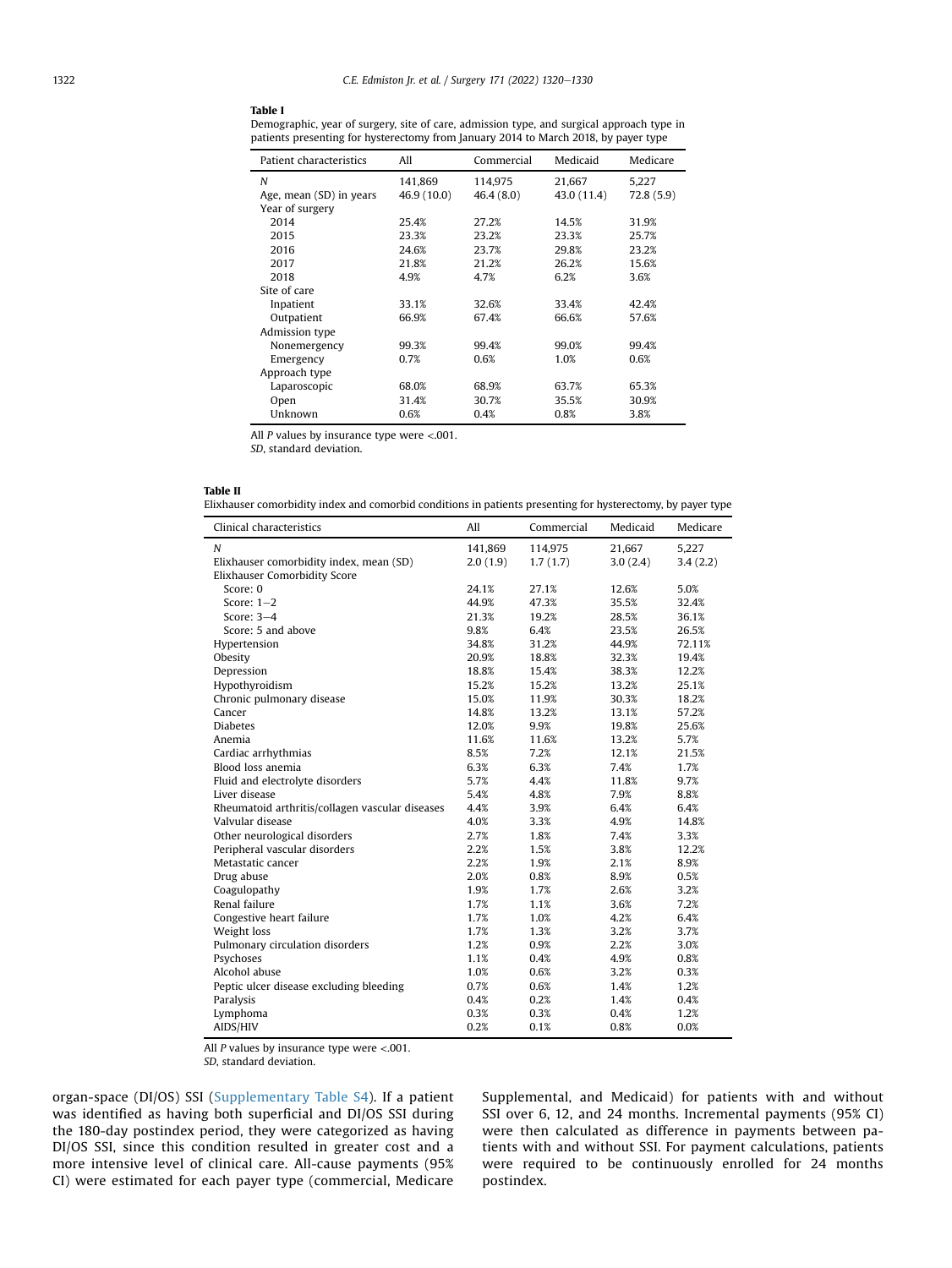#### C.E. Edmiston Ir. et al. / Surgery 171 (2022) 1320-1330 1323



Figure 1. Cohort selection for patients presenting for hysterectomy in IBM MarketScan Commercial, Medicare Supplemental and Medicaid Databases.

#### Statistical analysis

Descriptive statistics were used to describe demographic, surgical, and clinical characteristics of patients for each payer type (commercial, Medicare Supplemental, and Medicaid). Crude and adjusted rates of SSI were calculated by payer type and surgical approach. Poisson regression models were developed to calculate the adjusted incidence of SSI by payer type and surgical approach adjusting for age, year of surgery, comorbidities, admission type, and site of care. Kaplan-Meier curves were plotted to determine the risk of infection over time and stratified by type of database and surgical approach. Log rank tests were used to test statistically significant differences between databases and surgical approach. Patients were right censored if they did not have either DI/OS SSI or superficial SSI by the end of 6 months. Two Cox proportional hazards models were used to assess the risk factors for DI/OS SSI and superficial SSI. The risk factors evaluated for both models included age, approach type, year of surgery, 31 individual comorbidities, payer type, and site of care. Backward selection method was used to identify statistically significant variables. For models evaluating risk factors and payments, patients admitted through emergency room and those with unknown surgical approach were excluded because of low sample sizes. Generalized linear models with gamma distribution and log link function were used to determine payments for patients with and without SSI. Incremental payments calculated as difference in payments between patients with and without infections were reported along with 95% CI. The incremental payments were assumed to be attributable to SSI. The factors adjusted in the generalized linear models included age, year of surgery, comorbidities, approach type, admission type, and site of care. Different models were run for each payer type. For estimates of payment, only patients having index payments >0 were included. The total payment data were trimmed at the first and 99th percentile to remove extreme values because these were considered outliers. Only patients with continuous enrollment over 24 months postindex were included. For calculating the 12- and 24 month payments associated with infection, the infections were tracked beyond the initial 180-day postindex, over 24 months postindex. All payments were adjusted to 2020 medical consumer price index. $32$  SAS version 9.4 was used to conduct statistical analysis.

#### Results

The study included 141,869 women undergoing hysterectomy between January 2014 and March 2018 (Figure 1). Table I depicts patient demographics, year of surgery, site of care, admission type, and surgical approach at index surgery by payer type. The mean (standard deviation,  $\pm$ SD) age of the cohort was 46.9 ( $\pm$ 10.0) years in the overall group, 46.4  $(\pm 8.0)$  years in commercially insured patients, 43.0 ( $\pm$ 11.4) years in Medicaid patients, and 72.8 ( $\pm$ 5.9) years in the Medicare population. Almost all surgeries were elective, ranging from 99.0% in Medicaid to 99.4% in both commercial and Medicare patients. Patients with commercial (67.4%) and Medicaid (66.6%) insurance had more outpatient surgeries than patients with Medicare (57.6%) insurance ( $P < .0001$ ). Most of the surgeries were performed laparoscopically, ranging from 63.7% in Medicaid to 68.9% in commercial patients.

Table II reports the clinical presentation of the study population by payer type. The top 8 comorbid preoperative conditions within the overall cohort groups were hypertension (34.8%, of which 2.2% were complicated), obesity (20.9%), depression (18.8%), hypothyroidism (15.2%), chronic pulmonary disease (15.0%), cancer (14.8%), diabetes (12.0%), and anemia (11.6%). A total of 27.1% patients with commercial insurance had an Elixhauser comorbidity score of 0, whereas 12.6% of Medicaid patients and 5.0% of Medicare had an Elixhauser comorbidity score of 0. This is compared to 6.4% of commercial patients, who had an Elixhauser comorbidity index  $\geq$ 5, whereas 23.5% and 26.5% of Medicaid and Medicare, respectively, had a score  $\geq$ 5. Hypertension was prominent in both Medicaid and Medicare patients, with hypertension noted in 72.1% of Medicare patients. More women in the Medicaid and Medicare insurance populations exhibited comorbid risk factors than the commercial payer group. Obesity, depression, and chronic pulmonary disease were prominent risk factors present in >30% of Medicaid women having a hysterectomy, whereas hypothyroidism, diabetes, and cardiac arrhythmias were prominent comorbid risk factors in the Medicare patient population.

Overall, the crude incidence of DI/OS SSI at 6 months posthysterectomy was 4.6%: 7.8% in Medicaid, 5.8% in Medicare, and 3.9% in the commercial population. The overall incidence of superficial SSI was 2.4%: 3.9% in Medicaid, 3.2% in Medicare, and 2.1% in the commercial patient population (Figure 2, A). The adjusted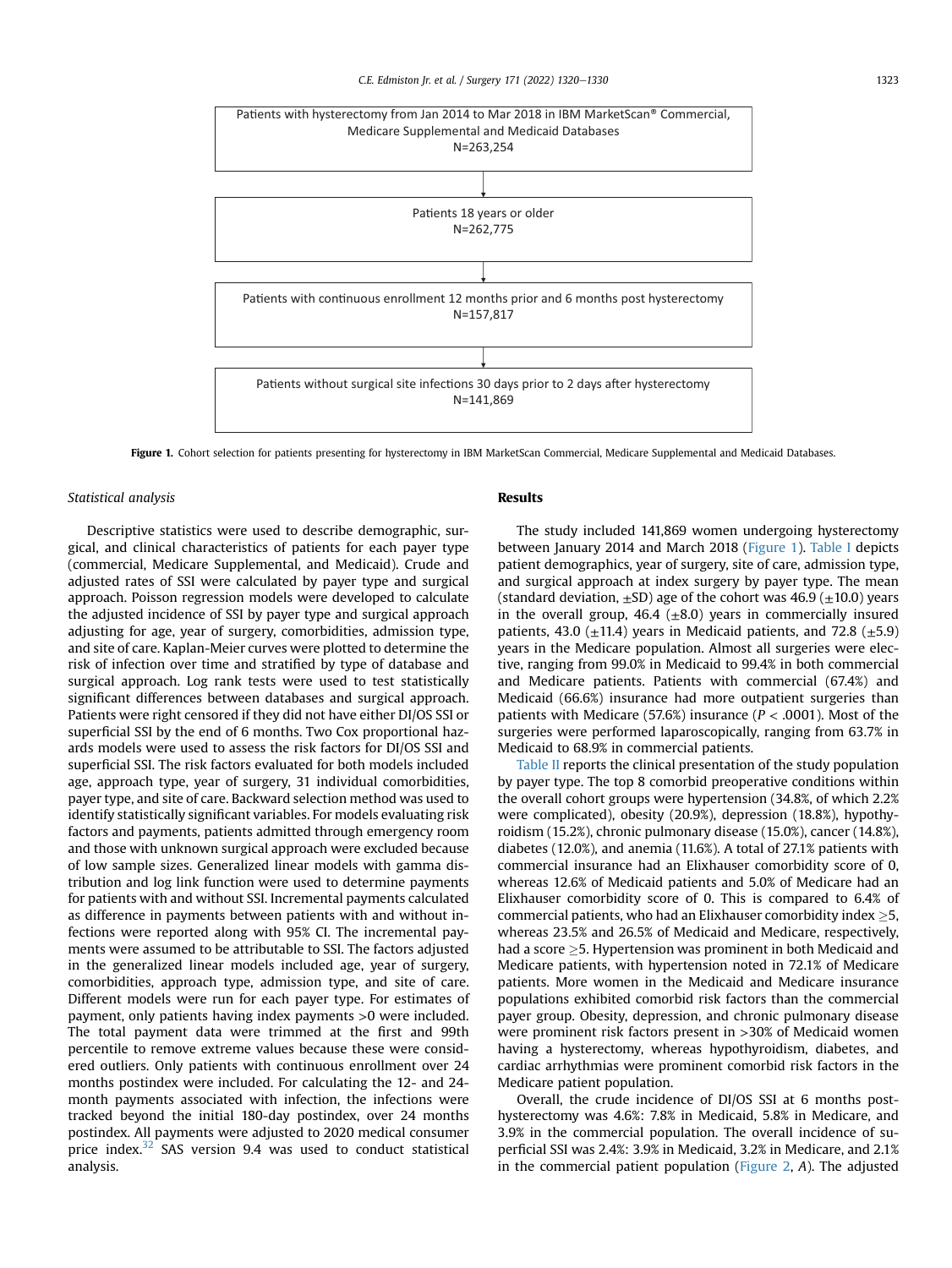

Figure 2. (a) Unadjusted incidence for SSI over 180 days after hysterectomy by payer type. Bars represent 95% confidence intervals of the incidence; (b) Adjusted incidence for SSI over 180 days after hysterectomy by payer type. Bars represent 95% confidence intervals of the incidence.

incidence of DI/OS SSI ranged from 3.8% for commercial to 5.4% for the Medicare population, whereas for superficial infection, the adjusted incidence ranged from 1.9% for commercial to 2.8% for the Medicare population (Figure 2, B). The unadjusted as well as adjusted incidence of SSI differed by surgical approach. After adjusting for demographic and clinical characteristics, the laparoscopic approach had a significantly lower DI/OS (3.4% vs 5.8%) and superficial (1.8% vs 2.9%) SSI rate than an open surgical approach  $(P < .001)$  (Figure 3, A–B).

Time to DI/OS SSI and superficial infection significantly differed by databases and by surgical approach ( $P < .001$ ; Figure 4 and Figure 5). A multivariable Cox proportional hazards model identified that the top 5 significant risk factors associated with DI/ OS SSI were open approach for the surgery versus laparoscopic approach (HR, 1.6; 95% CI, 1.5-1.8,  $P < .001$ ), Medicaid versus commercial payer (HR, 1.4; 95% CI, 1.3–1.5,  $P < .001$ ), metastatic cancer (HR, 1.3; 95% CI, 1.2–1.5,  $P < .001$ ), Medicare versus commercial payer (HR, 1.3; 95% CI, 1.0–1.7,  $P = .03$ ), and alcohol abuse (HR, 1.3; 95% CI, 1.1-1.5,  $P < .001$ ), (Figure 6, A). For superficial SSI, the top 5 statistically significant risk factors reported were Medicaid versus commercial payer (HR, 1.4; 95% CI, 1.3-1.6,  $P < .001$ ), solid tumor without metastasis (HR, 1.4; 95% CI, 1.3-1.6, P  $<$  .001), open versus laparoscopic approach (HR, 1.4; 95% CI, 1.3–1.6,  $P < .001$ ), diabetes (HR, 1.3; 95% CI, 1.2–1.5,  $P < .001$ ), and inpatient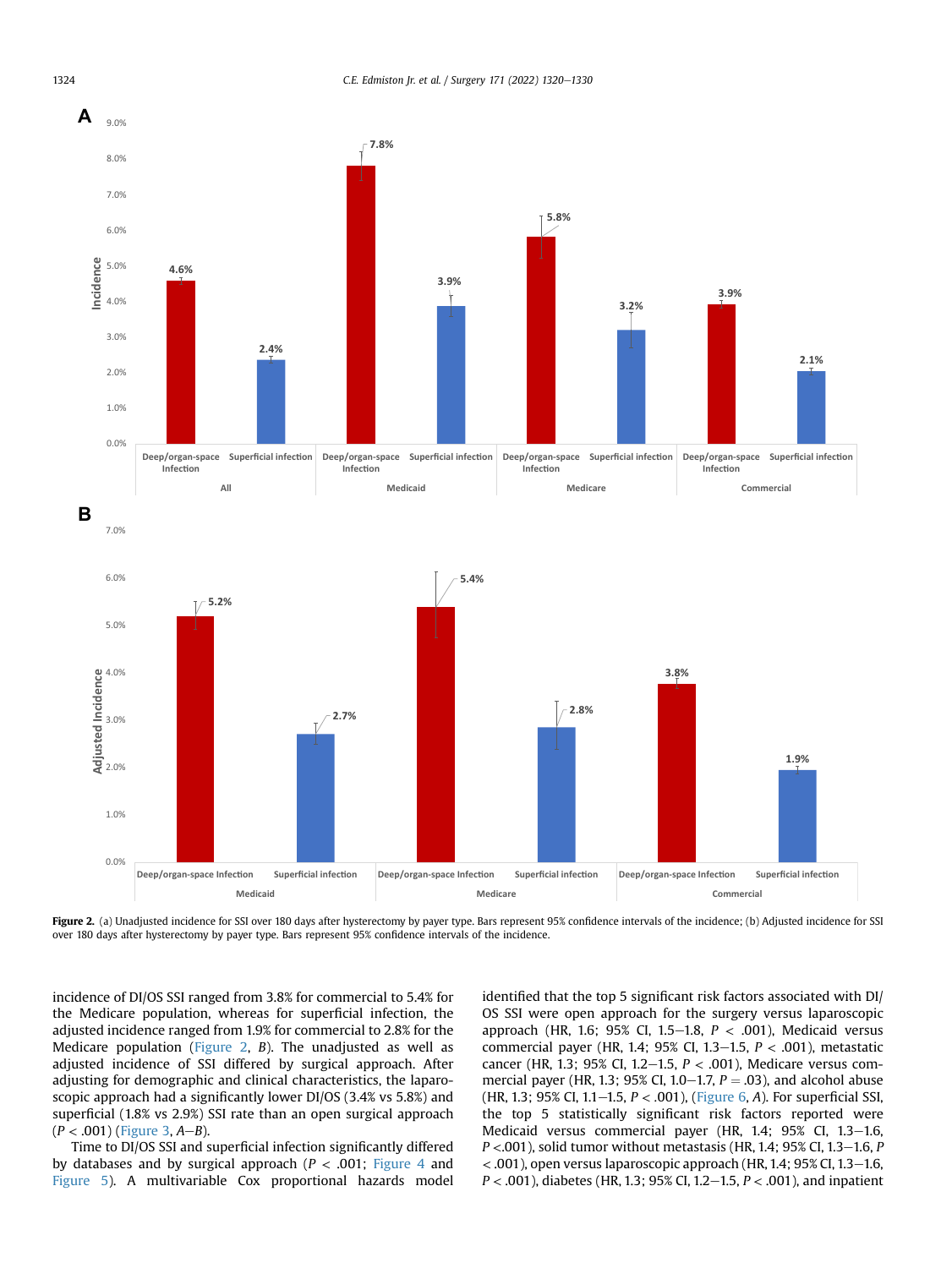

Figure 3. (a) Unadjusted incidence for SSI over 180 days after hysterectomy by surgical approach. Bars represent 95% confidence intervals of the incidence; (b) Adjusted incidence for SSI over 180 days after hysterectomy by surgical approach. Bars represent 95% confidence intervals of the incidence.

versus outpatient site of care (HR, 1.3; 95% CI, 1.1–1.4,  $P < .001$ ), (Figure 6, B). The common significant risk factors between the 2 models were surgical approach, payer type, site of care, age, solid tumor without metastasis, metastatic cancer, obesity, chronic pulmonary disease, diabetes, cardiac arrhythmia, and fluid electrolyte balance.

Incremental commercial payments for management of DI/OS SSI ranged from \$18,467 over 6 months to \$27,168 over 24 months postindex. The adjusted incremental payments for superficial infections ranged from \$6,842 over 6 months to \$12,672 over 24 months. Medicare adjusted incremental payments for DI/OS SSI management ranged from \$26,680 over 6 months to \$43,605 over 24 months. The adjusted incremental payments for superficial infections ranged from \$14,567 over 6 months to \$25,631 over 24 months. Incremental Medicaid payments were the lowest with \$17,476 for DI/OS SSI and \$8,188 for superficial SSI over 24 months postindex (Table III).

### Discussion

The data for the current analysis were derived from the IBM MarketScan Commercial, Multi-State Medicaid, and Medicare Supplemental database, which is a nationwide representative claims database that captures the continuum of care, including physician office visits, hospital stays, outpatient and inpatient procedures and payment, and their corresponding diagnoses. The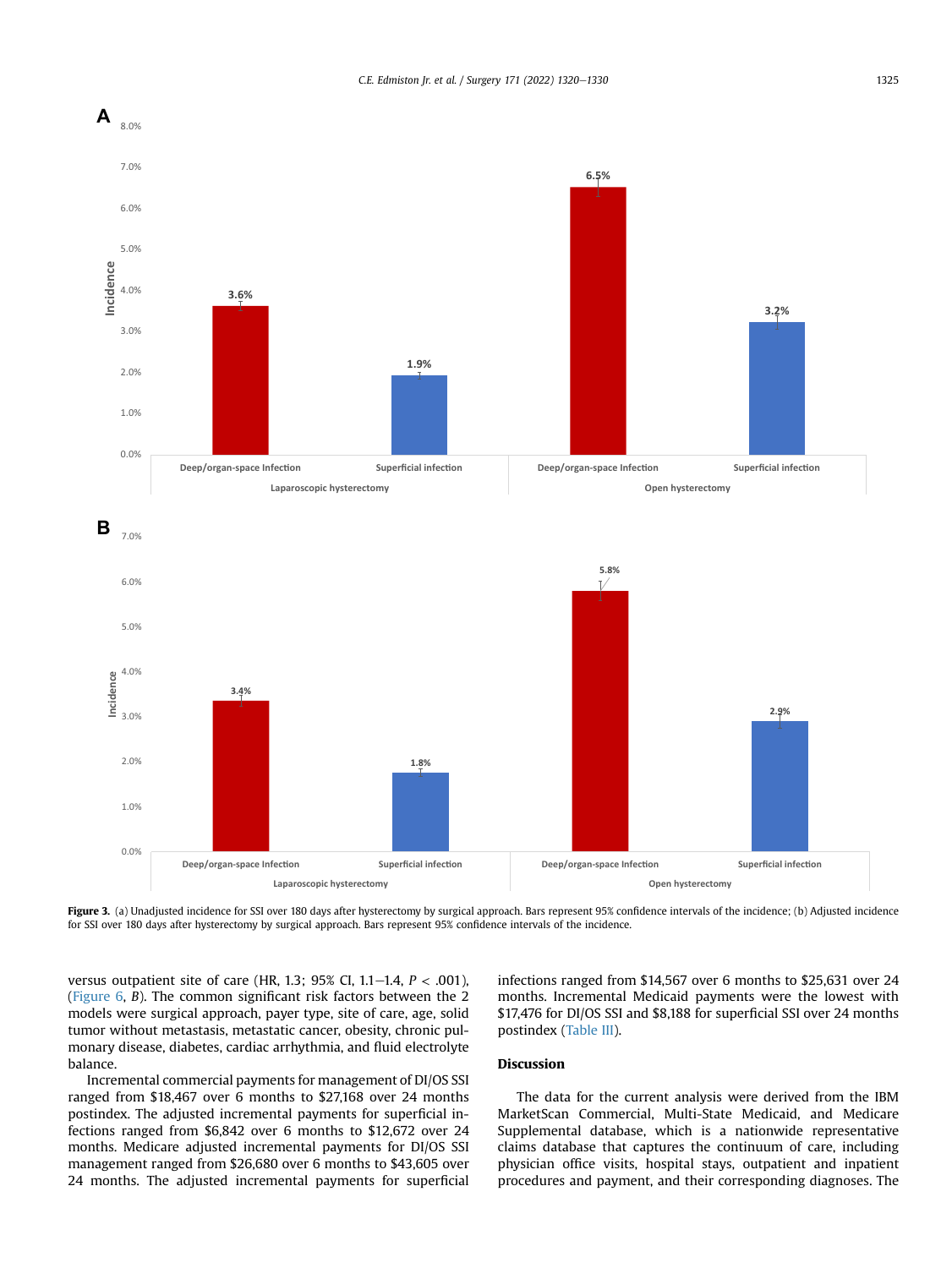

Figure 4. (a) Kaplan Meier curves for time to deep incisional/organ-space SSI over 180 days after hysterectomy stratified by payer type; (b) Kaplan Meier curves for time to superficial SSI over 180 days after hysterectomy stratified by payer type.

current IBM MarketScan database comprised nearly 50% of the U.S. population. The present study included 141,869 women undergoing hysterectomy. The incidence of SSI in women undergoing a hysterectomy was 7.0%; 2.4% for superficial SSI, while 4.6% represented deep/organ space infections. However, infection rates as defined by payer type were highly variable: (1) in the commercial group, there were 2.1% superficial SSI and 3.9% DI/OS SSI; (2) in the Medicare population, there were 3.2% superficial SSI and 5.8% DI/OS SSI; (3) and in the Medicaid patient population, there were 3.9% superficial SSI and 7.8% DI/OS SSI.

The incidence of SSI in women treated laparoscopically was 5.2%, among whom 3.4% developed a DI/OS SSI, whereas 1.8% developed a superficial incisional SSI. In patients undergoing an open approach, the infection rate was 8.7%; 5.8% experienced a DI/ OS SSI, whereas 2.9% experienced a superficial SSI. The overall rate of infection, especially after an open procedure, was found to be higher than reported previously, which may be because the

database includes both inpatient and outpatient cases, whereas prior analyses focused on infections as captured during inpatient care and readmission records. $8-10,29-31$  As expected, superficial incisional SSI rates (mostly port-site infections) were found to be lower after a minimally invasive approach (1.8%) versus an open surgical procedure (2.9%). DI/OS SSI rates were also lower after laparoscopy (3.4%) compared to an open procedure (5.8%). The rate of superficial incisional infection (1.8%) after a laparoscopic approach was similar to an earlier report and SR  $\&$  M.<sup>33</sup> The subcohort analysis documented a higher rate of infection, especially DI/ OS SSI relative to previous published studies.  $6-9,34$ 

In the current analysis, DI/OS SSI were found to be associated with admission type, surgical approach, payer type, and patient comorbidities. The risk factors for the development of SSI after hysterectomy were as diverse as those found in other studies. In a multicenter retrospective case-control study of 820 hysterectomy patients, BMI > 35  $\text{kg/m}^2$  and intra or postoperative blood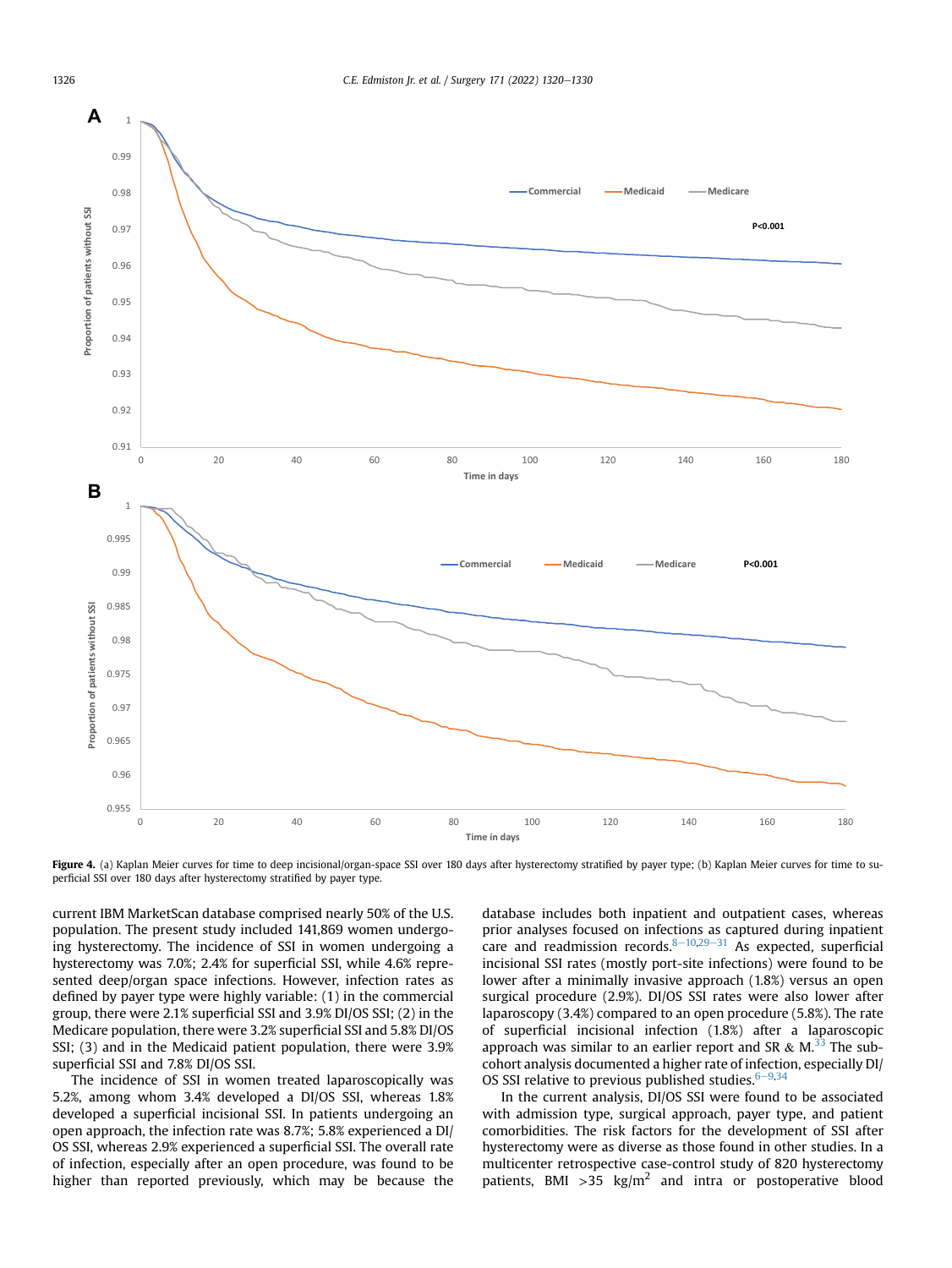

Figure 5. (a) Kaplan Meier curves for time to deep incisional/organ-space SSI over 180 days after hysterectomy stratified by surgical approach; (b) Kaplan Meier curves for time to superficial SSI over 180 days after hysterectomy stratified by surgical approach.

transfusion were found to be major risk factors.<sup>35</sup> A single institutional chart review found that obesity (BMI  $\geq$ 30 kg/m<sup>2</sup>) and blood transfusion (given pre, intra, or postoperatively) were associated with SSIs.<sup>36</sup> A further study reported an association between DI/OS SSI and the American Society of Anesthesiologists (ASA) class (>3), smoking, a history of cerebrovascular accident with neurologic deficit, preoperative anaemia, and morbid obesity. $\frac{8}{3}$ 

The present investigation represents the largest study to date of the risk of infection after hysterectomy. Subgroup analysis clearly documented a higher risk of infection (superficial and DI/ OS) in the Medicaid patient populations compared to the commercially insured patients. These findings are consistent with published reports from other surgical services. A study from the Division of Healthcare Quality Promotion of the Centers for Disease Control and Prevention found that women with Medicaid coverage were 40% more likely to develop an SSI after Caesarean delivery than women with private insurance. $37$  The authors suggested that the reason for these findings are likely multifactorial. A published study in the spinal literature found that Medicaid payer status conferred a 2-fold higher risk of postoperative infection when controlled for surgical severity over Medicare or other commercially insured patients.<sup>38</sup> A study of 53,000 hysterectomy patients published in 1993 found that women who were more likely to be insured through Medicaid had a 2-fold higher rate of postoperative complications requiring prolonged hospitalization than women who were privately insured or covered through a health maintenance organization.<sup>3</sup> The overall risk of superficial SSI in both the Medicare (3.2%) and Medicaid population (5.8%) was greater than reported in previous published studies. $6-8,29-31,33$ 

The real-world cost for managing a superficial SSI over 24 months after hysterectomy to the U.S. public payers was found to range from \$8,188 (Medicaid) to \$25,631 (Medicare), while the cost for managing a DI/OS ranged from \$17,476 (Medicaid) to \$43,605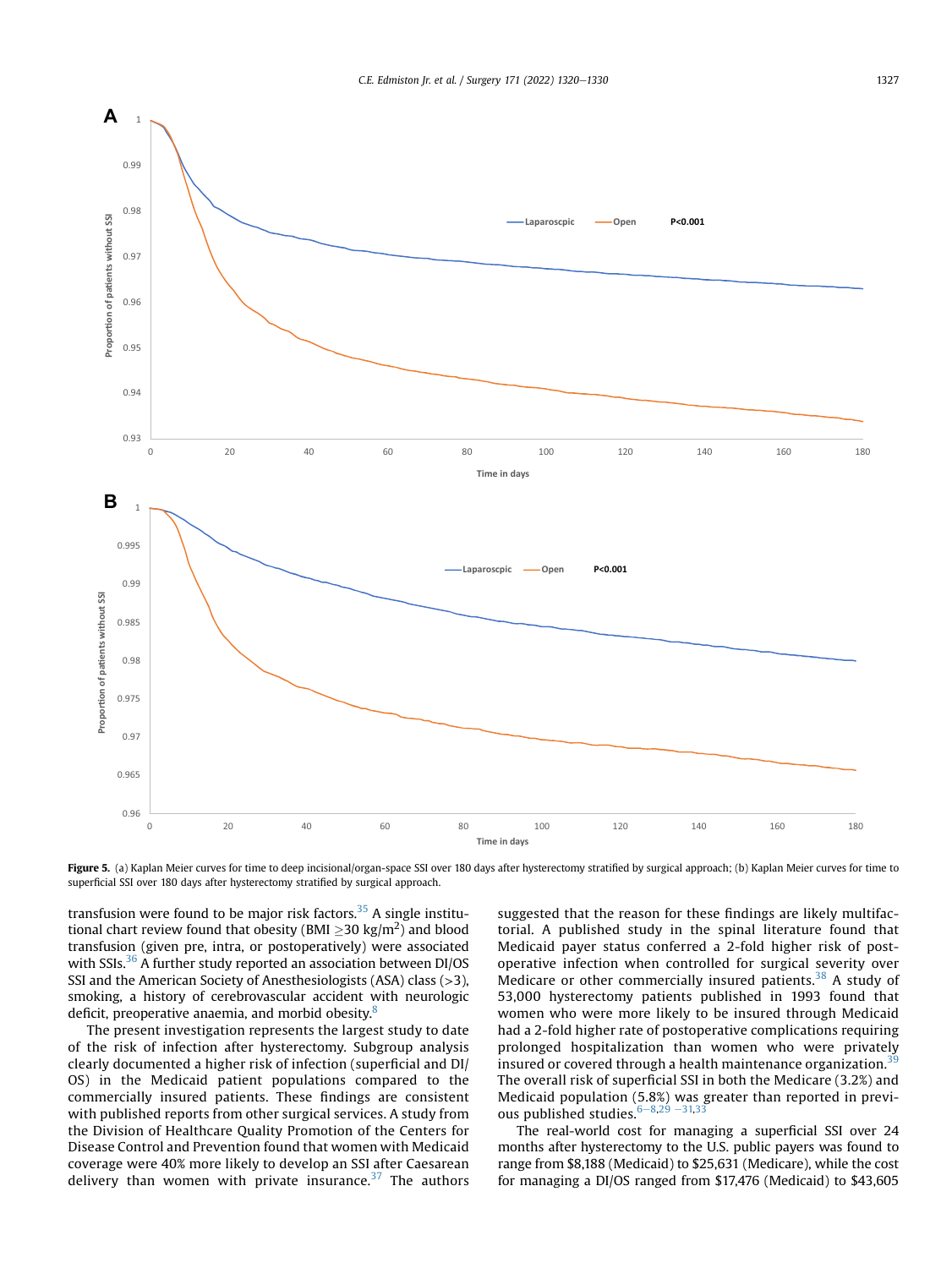

All comorbid conditions were identified prior to date of hysterectomy

![](_page_8_Figure_4.jpeg)

All comorbid conditions were identified prior to date of hysterectomy

Figure 6. (a) Hazard ratio and 95% confidence interval for significant risk factors associated with deep incisional/organ-space SSI over 180 days post hysterectomy; (b) hazard ratios and 95% confidence intervals for significant risk factors associated with superficial SSI over 180 days post hysterectomy.

(Medicare). The results from this study suggest that an opportunity exists for implementation of evidence-based risk reduction strategies to improve surgical outcomes, reducing the fiscal burden to the health care system, especially within the Medicare and Medicaid patient populations. The findings of the current study emphasize the need for further research and implementation of selective targeted surgical care bundles for the most vulnerable hysterectomy patient populations.<sup>40,41</sup> In a study published in 2018, the posthysterectomy infection rate at an academic medical center was 5.4%. To mitigate this risk, an SSI reduction care bundle was introduced. $42$  The agreed-upon evidence-based bundled components included use of chlorhexidine-impregnated preoperative wipes, standardized aseptic surgical preparation, standardized prophylactic-weight-based antibiotic dosing, maintenance of perioperative normothermia, and surgical wound dressings, with structured feedback to surgical team members when procedural deviations were noted. The bundle was implemented in a stepwise fashion over a period of 18 months, and outcomes were measured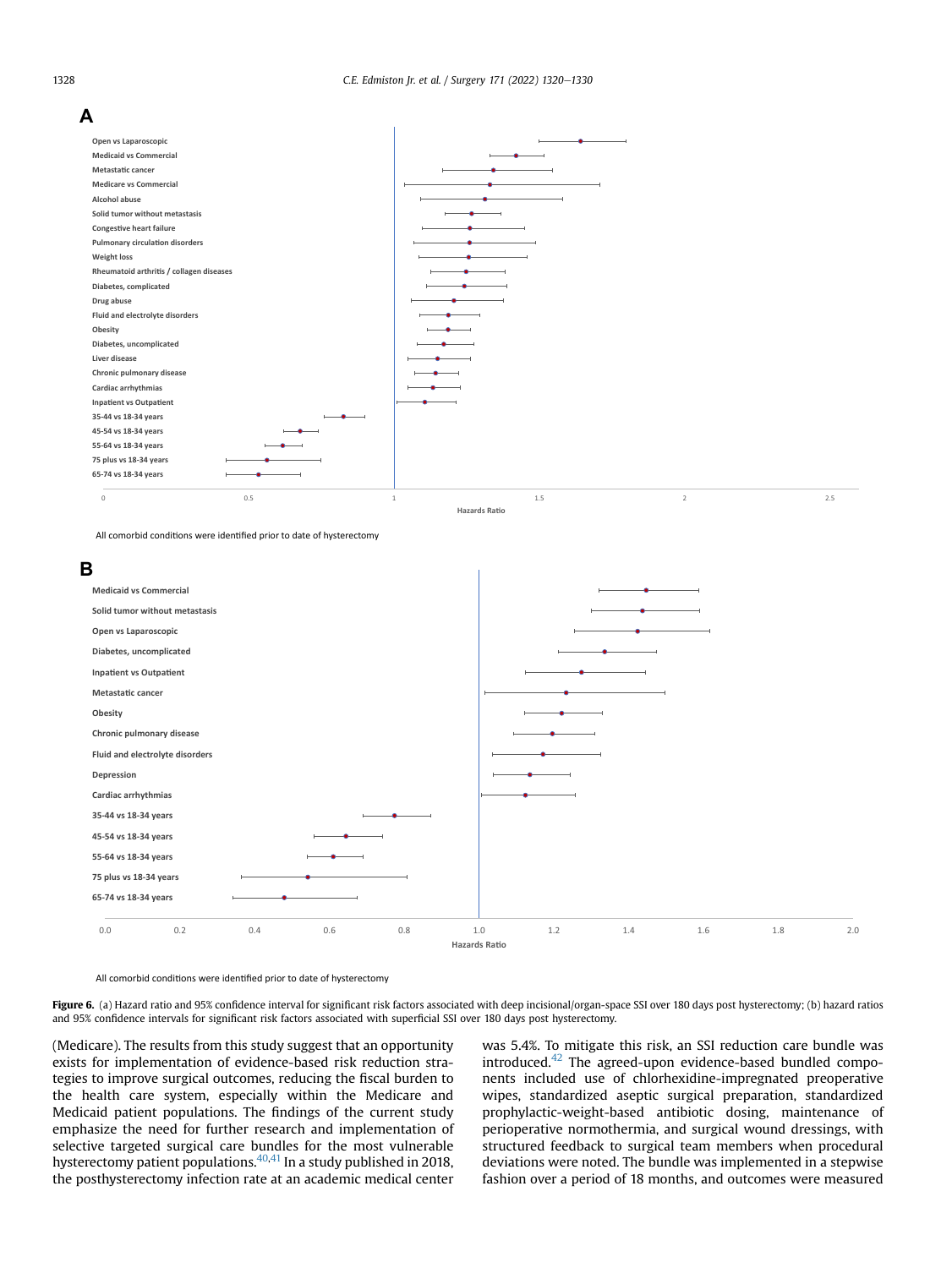#### Table III

Mean adjusted payer payments and incremental payments along with 95% confidence intervals for SSI after hysterectomy, by payer type, SSI type, and postindex time point

| Commercial $N = 66,829$ | $0 - 6$ Mo |              |          | $0-12$ Mo     |          |               | $0 - 24$ Mo |           |           |
|-------------------------|------------|--------------|----------|---------------|----------|---------------|-------------|-----------|-----------|
|                         | Mean       | 95% CI       |          | Mean          | 95% CI   |               | Mean        | 95% CI    |           |
| DI/OS                   | \$42,230   | \$41,209     | \$43,276 | \$49,352      | \$48,236 | \$50,493      | \$63,520    | \$62,184  | \$64,883  |
| Superficial             | \$30,642   | \$29,637     | \$31.682 | \$37,265      | \$36,173 | \$38,391      | \$49,196    | \$47,882  | \$50,547  |
| No infection            | \$23,721   | \$23,608     | \$23,834 | \$27,983      | \$27,847 | \$28,119      | \$36,380    | \$36,194  | \$36,566  |
| Incremental DI/OS       | \$18,509   | \$17,601     | \$19,442 | \$21,369      | \$20,389 | \$22,374      | \$27,140    | \$25,990  | \$28,317  |
| Incremental superficial | \$6,921    | \$6,029      | \$7,848  | \$9,282       | \$8,326  | \$10,272      | \$12,816    | \$11,688  | \$13,981  |
| Medicare $N = 2,367$    | $0 - 6$ Mo |              |          | $0-12$ Mo     |          |               | $0-24$ Mo   |           |           |
|                         | Mean       | LCL          |          | Mean          | 95% CI   |               | Mean        | 95% CI    |           |
| DI/OS                   | \$74,964   | \$64,003     | \$87,802 | \$92,078      | \$80,111 | \$105,832     | \$121,440   | \$108,192 | \$136,309 |
| Superficial             | \$60,233   | \$49,929     | \$72,664 | \$72,347      | \$60,987 | \$85,823      | \$103,721   | \$89,114  | \$120,722 |
| No infection            | \$45,895   | \$44,239     | \$47,614 | \$57,001      | \$54,950 | \$59,128      | \$77,004    | \$74,225  | \$79,887  |
| Incremental DI/OS       | \$29,069   | \$19,764     | \$40,188 | \$35,077      | \$25,161 | \$46,704      | \$44,436    | \$33,967  | \$56,422  |
| Incremental superficial | \$14,338   | \$5,690      | \$25,050 | \$15,346      | \$6,037  | \$26,695      | \$26,717    | \$14,889  | \$40,835  |
| Medicaid $N = 8,449$    |            | $0-6$ months |          | $0-12$ months |          | $0-24$ months |             |           |           |
|                         | Mean       | 95% CI       |          | Mean          | 95% CI   |               | Mean        | 95% CI    |           |
| DI/OS                   | \$23,269   | \$21,651     | \$25,008 | \$31.780      | \$29,784 | \$33,910      | \$48,080    | \$45,390  | \$50,929  |
| Superficial             | \$18,959   | \$17,236     | \$20,855 | \$24,884      | \$22,861 | \$27,088      | \$38,756    | \$35,880  | \$41,862  |
| No infection            | \$14,649   | \$14,349     | \$14,955 | \$20,423      | \$19,996 | \$20,859      | \$30.815    | \$30,143  | \$31,503  |
| Incremental DI/OS       | \$8,620    | \$7,302      | \$10,053 | \$11,357      | \$9,788  | \$13,051      | \$17,265    | \$15,247  | \$19,426  |
| Incremental superficial | \$4,310    | \$2,887      | \$5,900  | \$4,461       | \$2,865  | \$6,229       | \$7,941     | \$5,737   | \$10,359  |

All payments were adjusted to 2020 Medical CPI.

CI, confidence interval; SD, standard deviation.

12 months after full implementation. A total of 2,099 hysterectomies were studied. The authors found that 61 SSIs occurred in the preimplementation bundle period, and 14 SSIs were observed after full implementation of the surgical care bundle. The overall SSI rate was 1.9% (adjusted odds of infection after full implementation, 0.46); the superficial SSI rate decreased from 2.1% to 0.8%, whereas the rate of DI/OS SSI fell from 3.0% to 1.2%. A crucial component of any successful evidence-based migration strategy is enhanced compliance to all elements of the surgical care bundle.<sup>43</sup>

Several key findings of this study are worthy of consideration. First, treatment of an SSI after hysterectomy is expensive. Second, the study clearly documents that the fiscal burden to payers is not limited to the first 30 days posthysterectomy but rather continues to increase over a 24-month postoperative period for commercial, Medicare Supplemental, and Medicaid insurance plans. Third, as the Centers for Medicare and Medicaid Services (CMS) continues to implement value-based payment programs that reward or penalize hospitals based on their quality of care, preventable SSIs within the public payer domain can readily tip the balance toward diminished reimbursement for selective surgical procedures such as hysterectomy. Fourth, this study represents the first robust real-world analysis of the cost associated with superficial and DI/OS SSI in both laparoscopic and open procedures after hysterectomy. Finally, this study expands the scope of discovery for postoperative infection after hysterectomy from 30 to 90 days.

A major strength of the current study is that the data from 4 consecutive years were analyzed, providing an opportunity for a long-term follow-up of a large cohort of women. The 3 databases capture integrated data from a large sample of individuals covered under commercial, Medicare Supplemental, and Medicaid plans nationwide. Potential confounders were controlled by the multivariable analyses. A possible limitation of the study may involve the potential bias or accuracy of the clinical (administrative) documentation within the database. No prior hysterectomy records were checked for exclusion. However, this criterion would mainly affect the patients with hysterectomy in 2014 (25%), as the index date was defined as the first date of the hysterectomy procedure over 2014 through 2018. For the cohort from 2015 to 2018 (75%), this was the first date of hysterectomy with no 1-year prior hysterectomy records. The occurrence of SSIs was identified based on ICD-9-CM and ICD-10-CM diagnosis codes, without the availability of laboratory confirmation, although the diagnosis of an SSI is most often a clinical decision. The study did not consider other concomitant surgical procedures such as salpingectomy or oophorectomy, which may have implications on SSI risk and/or downstream payments. The current codes used to identify a minimally invasive approach do not allow for differentiation between robotic or traditional laparoscopic surgery. Although, in general, robotic surgery as a minimally invasive procedure may have a higher index cost, the risk of postoperative SSI is likely mitigated compared to a traditional open abdominal hysterectomy. Furthermore, going forward, future investigations should carefully consider the impact of site of care (inpatient versus outpatient) on both the postoperative infection rate and concomitant cost.

In conclusion, the findings of this study, which are based on real-world rather than surrogate data, suggest that SSI rates after hysterectomy and the fiscal burden associated with commercial, Medicare, and Medicaid patient populations are considerably higher than previously reported.<sup>6–8,29–31,33</sup> Furthermore, the analysis demonstrates the value of using claims-based databases to evaluate SSIs after hysterectomy, especially over a prolonged postdischarge period. The investigation has also identified the comorbidity risk factors for DI/OS SSI and superficial SSI after hysterectomy as well as the continued increased costs when a 24 month follow-up is undertaken. The value of evidence-based innovative care bundles to reduce the incidence and cost of SSIs warrants further exploration in gynecological surgery. The current analysis identifies both Medicare and Medicaid patient populations as most vulnerable for postoperative infection, suggesting that an enhanced effort should be given to these 2 patient populations when developing an effective evidence-based mitigation strategy. For example, use of antimicrobial wound closure as part of an evidence-based surgical care bundle has been documented to reduce the risk of infection and cost-effectiveness across a